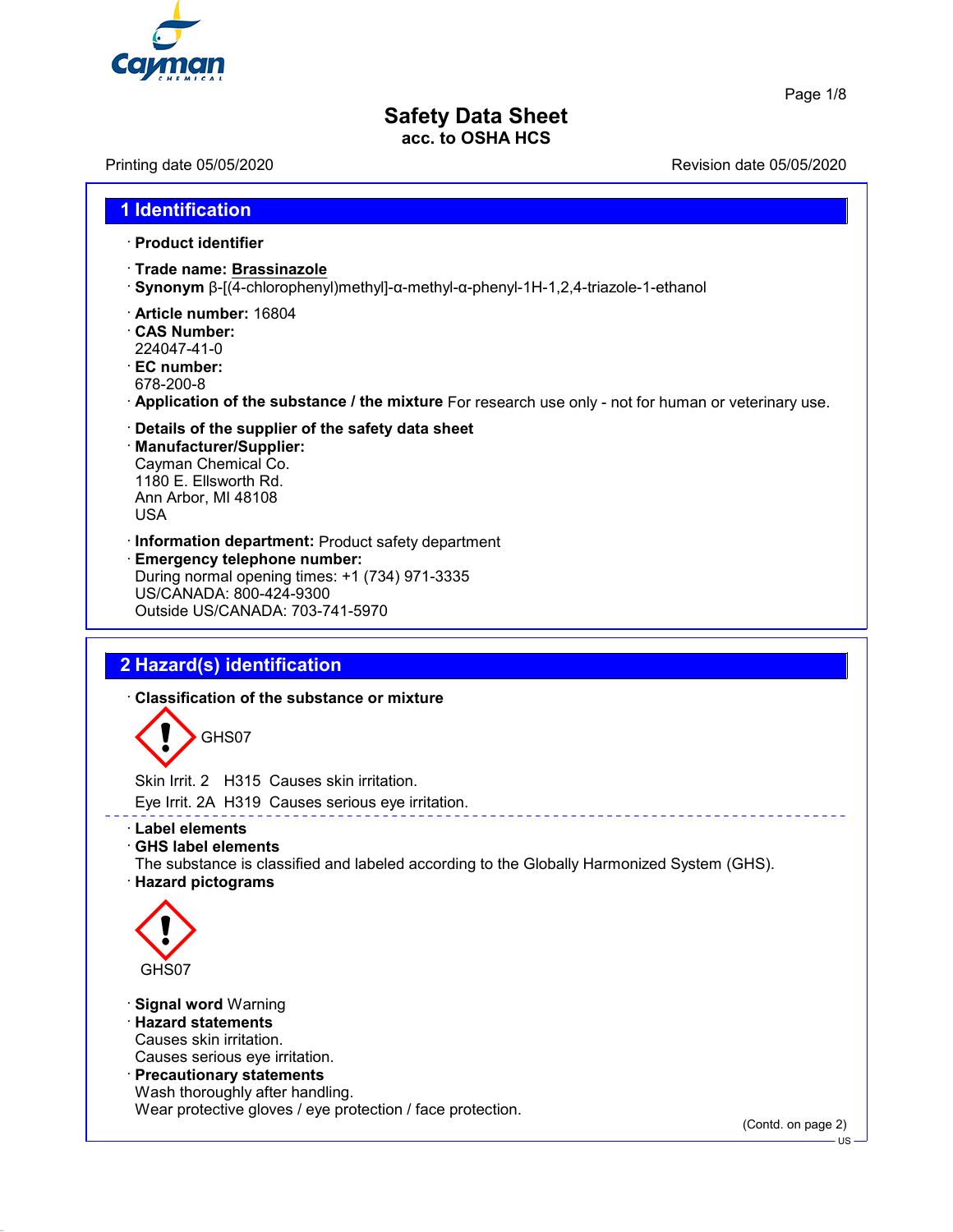Printing date 05/05/2020 **Review Accord 2012** Revision date 05/05/2020

#### **Trade name: Brassinazole**

(Contd. from page 1) If on skin: Wash with plenty of water. Specific treatment (see on this label). If in eyes: Rinse cautiously with water for several minutes. Remove contact lenses, if present and easy to do. Continue rinsing. If skin irritation occurs: Get medical advice/attention. Take off contaminated clothing and wash it before reuse. If eye irritation persists: Get medical advice/attention. · **Classification system:** · **NFPA ratings (scale 0 - 4)** 2 0  $\overline{\mathbf{0}}$ Health  $= 2$  $Fire = 0$ Reactivity =  $0$ · **HMIS-ratings (scale 0 - 4)** HEALTH FIRE <mark>| REACTIVITY</mark> | 0  $\boxed{2}$  $\boxed{0}$ Health  $= 2$  $Fire = 0$ Reactivity =  $0$ · **Other hazards** · **Results of PBT and vPvB assessment** · **PBT:** Not applicable. · **vPvB:** Not applicable. **3 Composition/information on ingredients** · **Chemical characterization: Substances** · **CAS No. Description** 224047-41-0 Brassinazole

- · **Identification number(s)**
- · **EC number:** 678-200-8

## **4 First-aid measures**

- · **Description of first aid measures**
- · **After inhalation:** In case of unconsciousness place patient stably in side position for transportation.
- · **After skin contact:** Immediately wash with water and soap and rinse thoroughly.
- · **After eye contact:**
- Rinse opened eye for several minutes under running water. If symptoms persist, consult a doctor.
- · **After swallowing:** If symptoms persist consult doctor.
- · **Information for doctor:**
- · **Most important symptoms and effects, both acute and delayed** May cause anemia, cough, CNS depression, drowsiness, headache, heart damage, lassitude (weakness, exhaustion), liver damage, narcosis, reproductive effects, teratogenic effects. No further relevant information available.
- · **Indication of any immediate medical attention and special treatment needed** No further relevant information available.

(Contd. on page 3)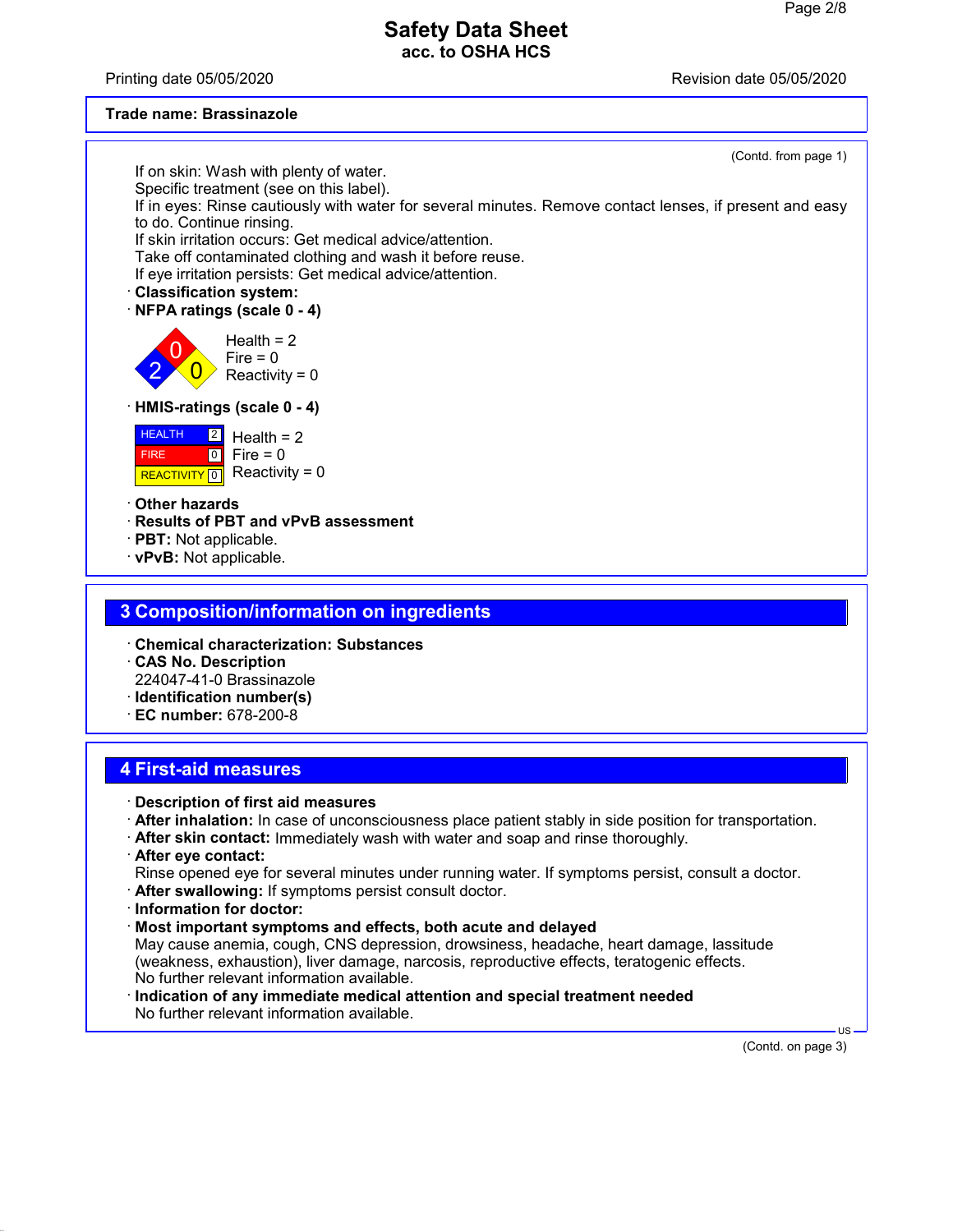Printing date 05/05/2020 **Review Accord 2012** Revision date 05/05/2020

#### **Trade name: Brassinazole**

(Contd. from page 2)

#### **5 Fire-fighting measures**

- · **Extinguishing media**
- · **Suitable extinguishing agents:** Use fire fighting measures that suit the environment. A solid water stream may be inefficient.
- · **Special hazards arising from the substance or mixture** No further relevant information available.
- · **Advice for firefighters**
- · **Protective equipment:** No special measures required.

#### **6 Accidental release measures**

- · **Personal precautions, protective equipment and emergency procedures** Not required.
- · **Environmental precautions:** Do not allow to enter sewers/ surface or ground water.
- · **Methods and material for containment and cleaning up:** Pick up mechanically.
- · **Reference to other sections** See Section 7 for information on safe handling. See Section 8 for information on personal protection equipment. See Section 13 for disposal information. · **Protective Action Criteria for Chemicals**
- · **PAC-1:** Substance is not listed.
- · **PAC-2:** Substance is not listed.
- · **PAC-3:** Substance is not listed.

#### **7 Handling and storage**

#### · **Handling:**

· **Precautions for safe handling**

Np special precautions are necessary if used correctly. Avoid breathing dust/fume/gas/mist/vapours/spray. Avoid prolonged or repeated exposure. Keep away from sources of ignition. Take precautionary measures against static discharge.re.

- · **Information about protection against explosions and fires:** No special measures required.
- · **Conditions for safe storage, including any incompatibilities** Keep container tightly closed.
- Store in accordance with information listed on the product insert.
- · **Storage:**
- · **Requirements to be met by storerooms and receptacles:** No special requirements.
- · **Information about storage in one common storage facility:** Not required.
- · **Further information about storage conditions:** Keep receptacle tightly sealed.
- · **Specific end use(s)** No further relevant information available.

#### **8 Exposure controls/personal protection**

· **Additional information about design of technical systems:** No further data; see item 7.

(Contd. on page 4)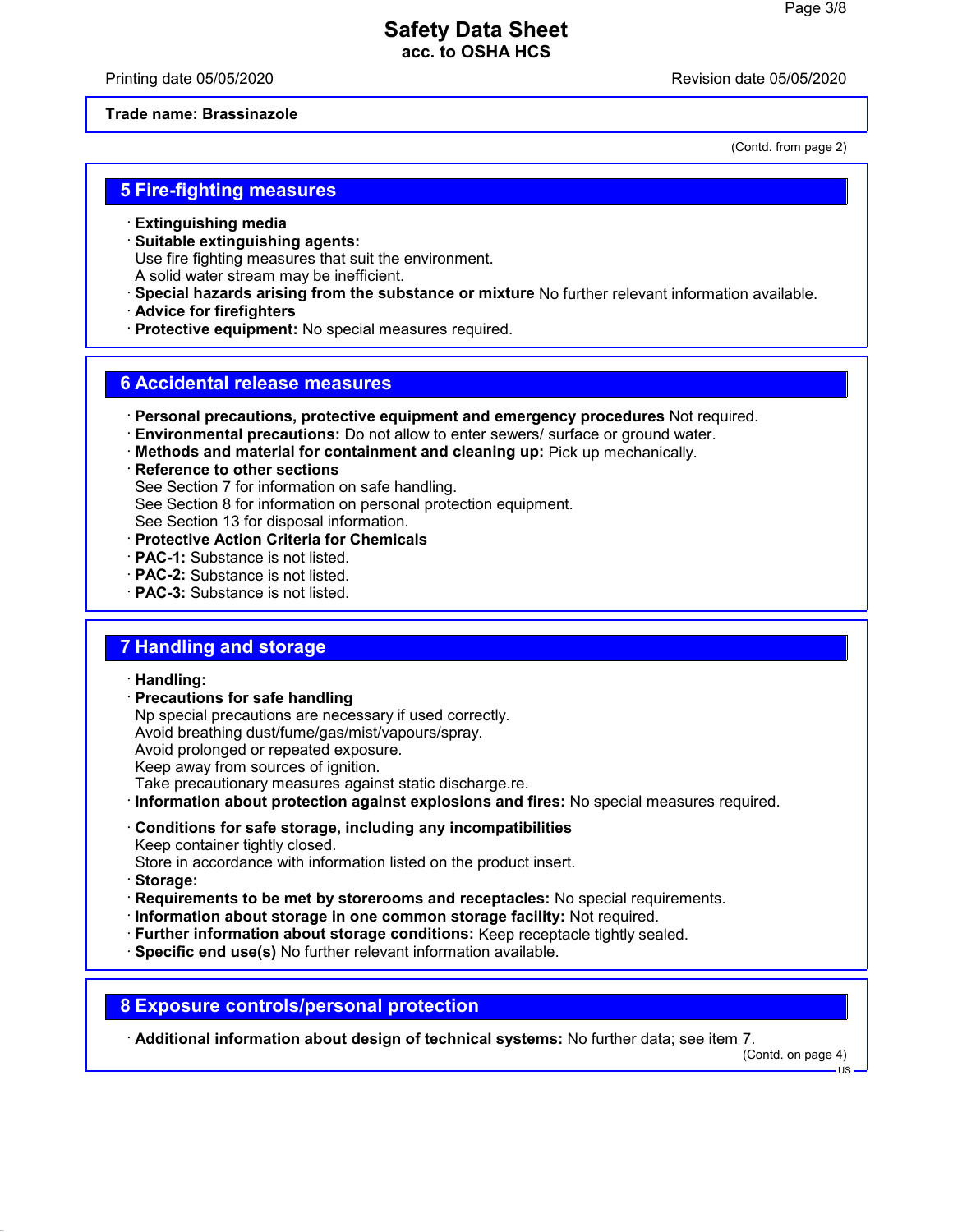Printing date 05/05/2020 **Review Accord 2012** Revision date 05/05/2020

#### **Trade name: Brassinazole**

# (Contd. from page 3) · **Control parameters** · **Components with limit values that require monitoring at the workplace:** The following constituent is the only constituent of the product which has a PEL, TLV or other recommended exposure limit. The following constituents are the only constituents of the product which have a PEL, TLV or other recommended exposure limit. At this time, the remaining constituent has no known exposure limits. At this time, the other constituents have no known exposure limits. · **Additional information:** The lists that were valid during the creation were used as basis. · **Exposure controls** · **Personal protective equipment:** · **General protective and hygienic measures:** Keep away from foodstuffs, beverages and feed. Immediately remove all soiled and contaminated clothing. Wash hands before breaks and at the end of work. Avoid contact with the eyes and skin. · **Breathing equipment:** Not required. · **Protection of hands:** Protective gloves The glove material has to be impermeable and resistant to the product/ the substance/ the preparation. Due to missing tests no recommendation to the glove material can be given for the product/ the preparation/ the chemical mixture. Selection of the glove material on consideration of the penetration times, rates of diffusion and the degradation · **Material of gloves** The selection of the suitable gloves does not only depend on the material, but also on further marks of quality and varies from manufacturer to manufacturer. · **Penetration time of glove material** The exact break through time has to be found out by the manufacturer of the protective gloves and has to be observed. · **Eye protection:** Tightly sealed goggles

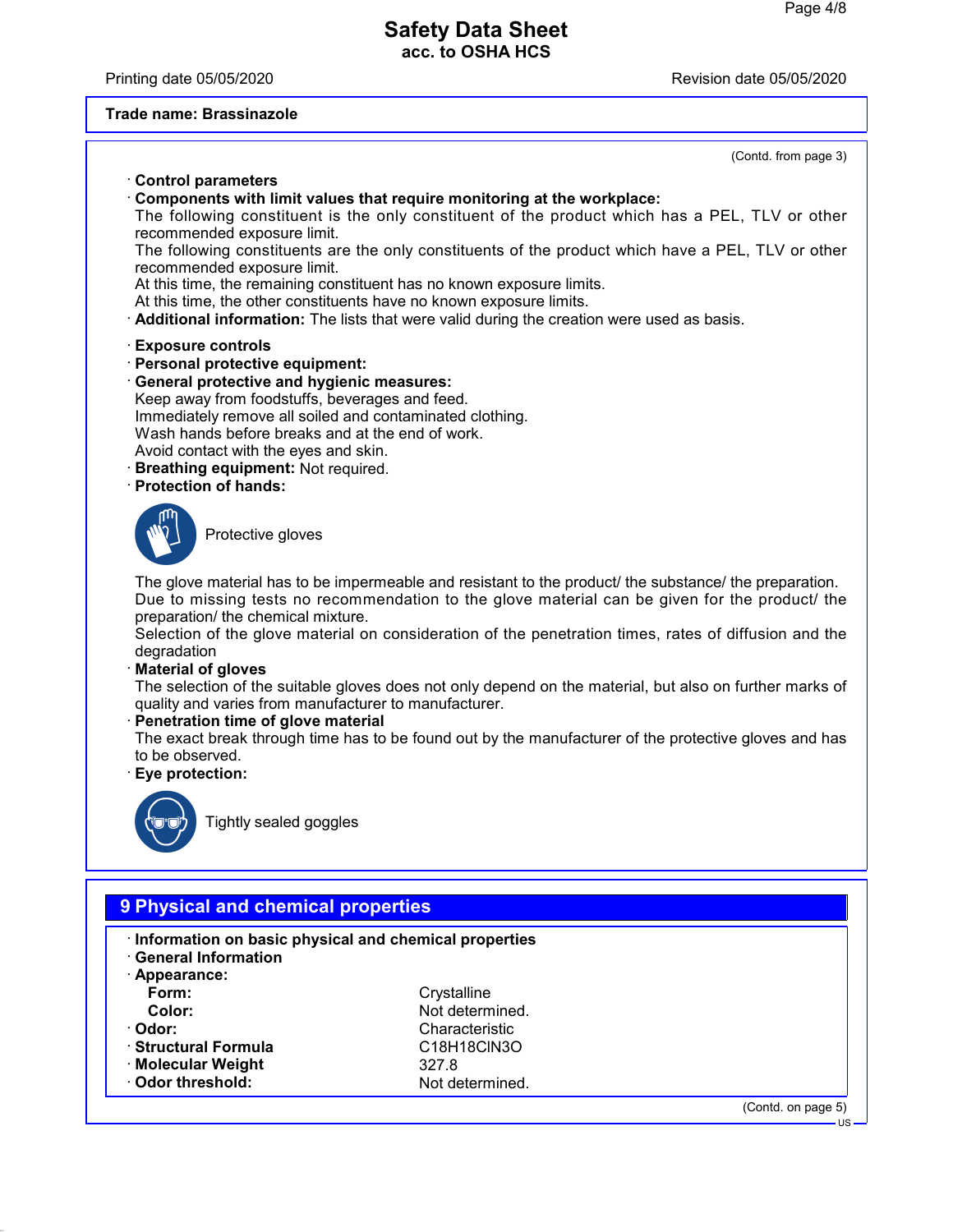Printing date 05/05/2020 **Revision date 05/05/2020** 

#### **Trade name: Brassinazole**

|                                                                                                     | (Contd. from page 4)                                                                                                             |
|-----------------------------------------------------------------------------------------------------|----------------------------------------------------------------------------------------------------------------------------------|
| pH-value:                                                                                           | Not applicable.                                                                                                                  |
| · Change in condition<br><b>Melting point/Melting range:</b><br><b>Boiling point/Boiling range:</b> | Undetermined.<br>Undetermined.                                                                                                   |
| · Flash point:                                                                                      | Not applicable.                                                                                                                  |
| · Flammability (solid, gaseous):                                                                    | Product is not flammable.                                                                                                        |
| Decomposition temperature:                                                                          | Not determined.                                                                                                                  |
| · Auto igniting:                                                                                    | Not determined.                                                                                                                  |
| · Danger of explosion:                                                                              | Product does not present an explosion hazard.                                                                                    |
| <b>Explosion limits:</b><br>Lower:<br>Upper:                                                        | Not determined.<br>Not determined.                                                                                               |
| · Vapor pressure:                                                                                   | Not applicable.                                                                                                                  |
| Density:<br><b>Relative density</b><br>· Vapor density<br><b>Evaporation rate</b>                   | Not determined.<br>Not determined.<br>Not applicable.<br>Not applicable.                                                         |
| · Solubility in / Miscibility with<br>Water:                                                        | Not determined.                                                                                                                  |
| · Partition coefficient (n-octanol/water): Not determined.                                          |                                                                                                                                  |
| · Viscosity:<br>Dynamic:<br>Kinematic:<br><b>SOLUBILITY</b>                                         | Not applicable.<br>Not applicable.<br>~0.5 mg/ml in a 1:1 solution of DMF:PBS (pH 7.2); ~25, 50,<br>100 mg/ml in EtOH, DMSO, DMF |
| <b>Other information</b>                                                                            | No further relevant information available.                                                                                       |

# **10 Stability and reactivity**

· **Reactivity** No further relevant information available.

- · **Chemical stability**
- · **Thermal decomposition / conditions to be avoided:** No decomposition if used according to specifications.
- · **Possibility of hazardous reactions** No dangerous reactions known.
- · **Conditions to avoid** No further relevant information available.
- · **Incompatible materials:** strong oxidizing agents
- · **Hazardous decomposition products:** carbon oxides, hydrogen chloride, nitrogen oxides

## **11 Toxicological information**

- · **Information on toxicological effects**
- · **Acute toxicity:**
- · **Primary irritant effect:**
- · **on the skin:** Irritant to skin and mucous membranes.

(Contd. on page 6)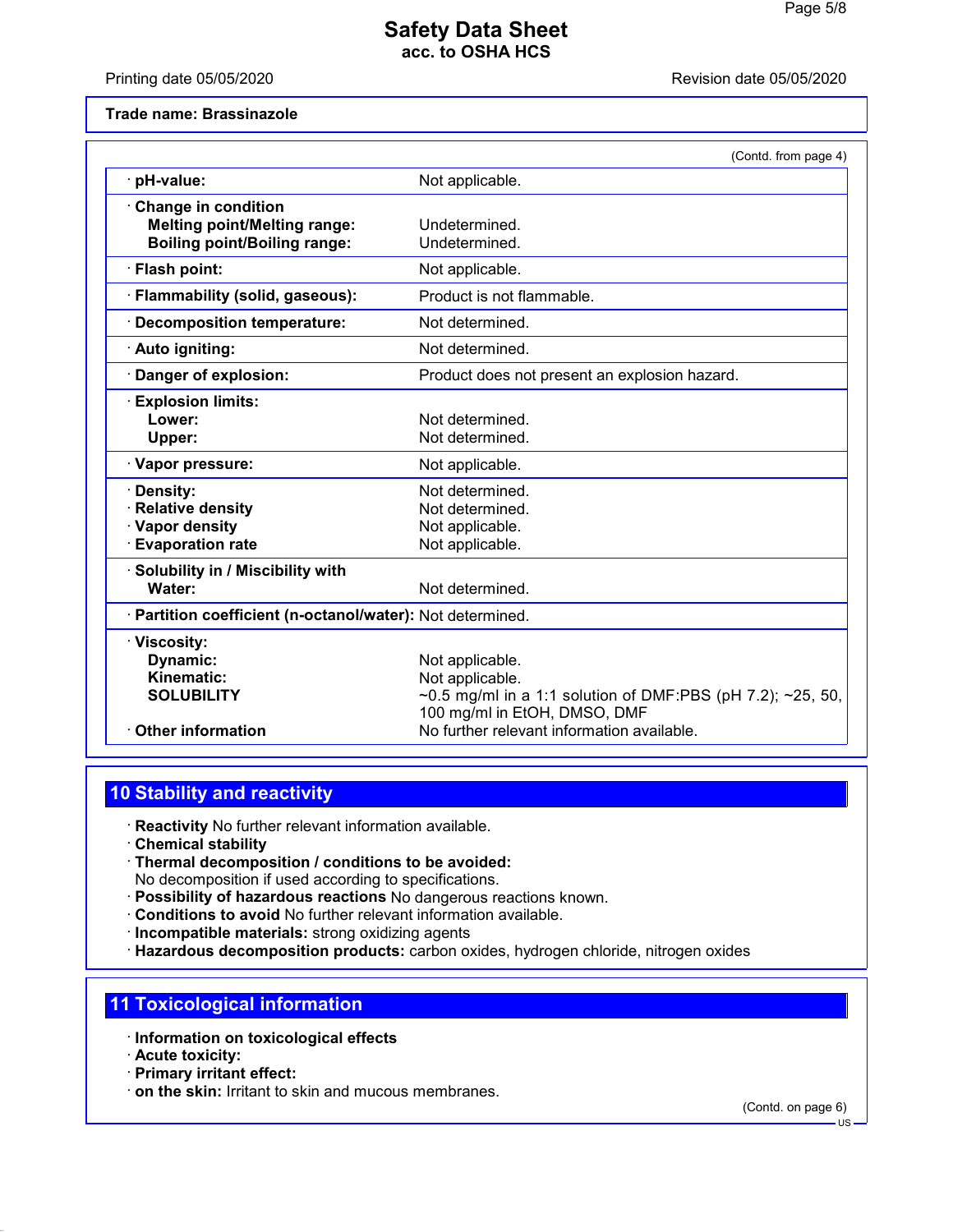Printing date 05/05/2020 **Review Accord 2012** Revision date 05/05/2020

(Contd. from page 5)

#### **Trade name: Brassinazole**

- · **on the eye:** Irritating effect.
- · **Sensitization:** No sensitizing effects known.
- · **Additional toxicological information:**
- · **Carcinogenic categories**
- · **IARC (International Agency for Research on Cancer)** Substance is not listed.
- · **NTP (National Toxicology Program)** Substance is not listed.
- · **OSHA-Ca (Occupational Safety & Health Administration)** Substance is not listed.

### **12 Ecological information**

- · **Toxicity**
- · **Aquatic toxicity:** No further relevant information available.
- · **Persistence and degradability** No further relevant information available.
- · **Behavior in environmental systems:**
- · **Bioaccumulative potential** No further relevant information available.
- · **Mobility in soil** No further relevant information available.
- · **Additional ecological information:**
- · **General notes:**

Water hazard class 1 (Self-assessment): slightly hazardous for water

Do not allow undiluted product or large quantities of it to reach ground water, water course or sewage system.

- · **Results of PBT and vPvB assessment**
- · **PBT:** Not applicable.
- · **vPvB:** Not applicable.
- · **Other adverse effects** No further relevant information available.

#### **13 Disposal considerations**

· **Waste treatment methods**

· **Recommendation:**

Must not be disposed of together with household garbage. Do not allow product to reach sewage system.

- · **Uncleaned packagings:**
- · **Recommendation:** Disposal must be made according to official regulations.

| · UN-Number                  |               |  |
|------------------------------|---------------|--|
| · DOT, IMDG, IATA            | not regulated |  |
| · UN proper shipping name    |               |  |
| · DOT, IMDG, IATA            | not regulated |  |
| · Transport hazard class(es) |               |  |
| · DOT, ADN, IMDG, IATA       |               |  |
| · Class                      | not regulated |  |
| · Packing group              |               |  |
| · DOT, IMDG, IATA            | not regulated |  |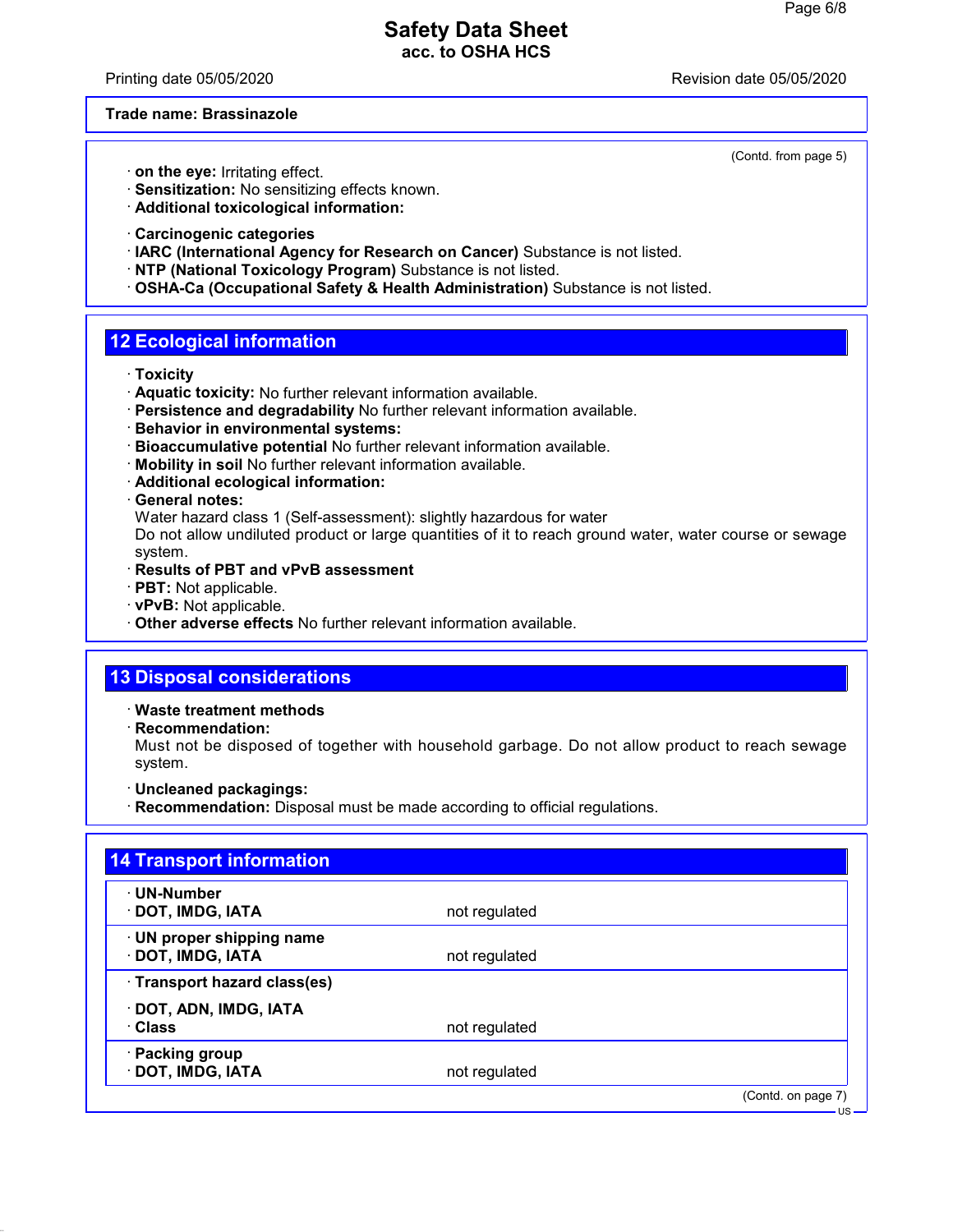Printing date 05/05/2020 **Review Accord 2012** Revision date 05/05/2020

**Trade name: Brassinazole**

|                                                                                   |                 | (Contd. from page 6) |
|-----------------------------------------------------------------------------------|-----------------|----------------------|
| <b>Environmental hazards:</b>                                                     | Not applicable. |                      |
| · Special precautions for user                                                    | Not applicable. |                      |
| Transport in bulk according to Annex II of<br><b>MARPOL73/78 and the IBC Code</b> | Not applicable. |                      |
| UN "Model Regulation":                                                            | not regulated   |                      |

# **15 Regulatory information**

- · **Safety, health and environmental regulations/legislation specific for the substance or mixture** · **Sara**
- · **Section 355 (extremely hazardous substances):** Substance is not listed.
- · **Section 313 (Specific toxic chemical listings):** Substance is not listed.
- · **TSCA (Toxic Substances Control Act):** Substance is not listed.
- · **Hazardous Air Pollutants** Substance is not listed.
- · **Proposition 65**
- · **Chemicals known to cause cancer:** Substance is not listed.
- · **Chemicals known to cause reproductive toxicity for females:** Substance is not listed.
- · **Chemicals known to cause reproductive toxicity for males:** Substance is not listed.
- · **Chemicals known to cause developmental toxicity:** Substance is not listed.
- · **Carcinogenic categories**
- · **EPA (Environmental Protection Agency)** Substance is not listed.
- · **TLV (Threshold Limit Value established by ACGIH)** Substance is not listed.
- · **NIOSH-Ca (National Institute for Occupational Safety and Health)** Substance is not listed. · **GHS label elements**
- The substance is classified and labeled according to the Globally Harmonized System (GHS). · **Hazard pictograms**



· **Signal word** Warning

· **Hazard statements**

Causes skin irritation. Causes serious eye irritation.

· **Precautionary statements**

Wash thoroughly after handling.

Wear protective gloves / eye protection / face protection.

If on skin: Wash with plenty of water.

Specific treatment (see on this label).

If in eyes: Rinse cautiously with water for several minutes. Remove contact lenses, if present and easy to do. Continue rinsing.

If skin irritation occurs: Get medical advice/attention.

Take off contaminated clothing and wash it before reuse.

If eye irritation persists: Get medical advice/attention.

· **Chemical safety assessment:** A Chemical Safety Assessment has not been carried out.

(Contd. on page 8)